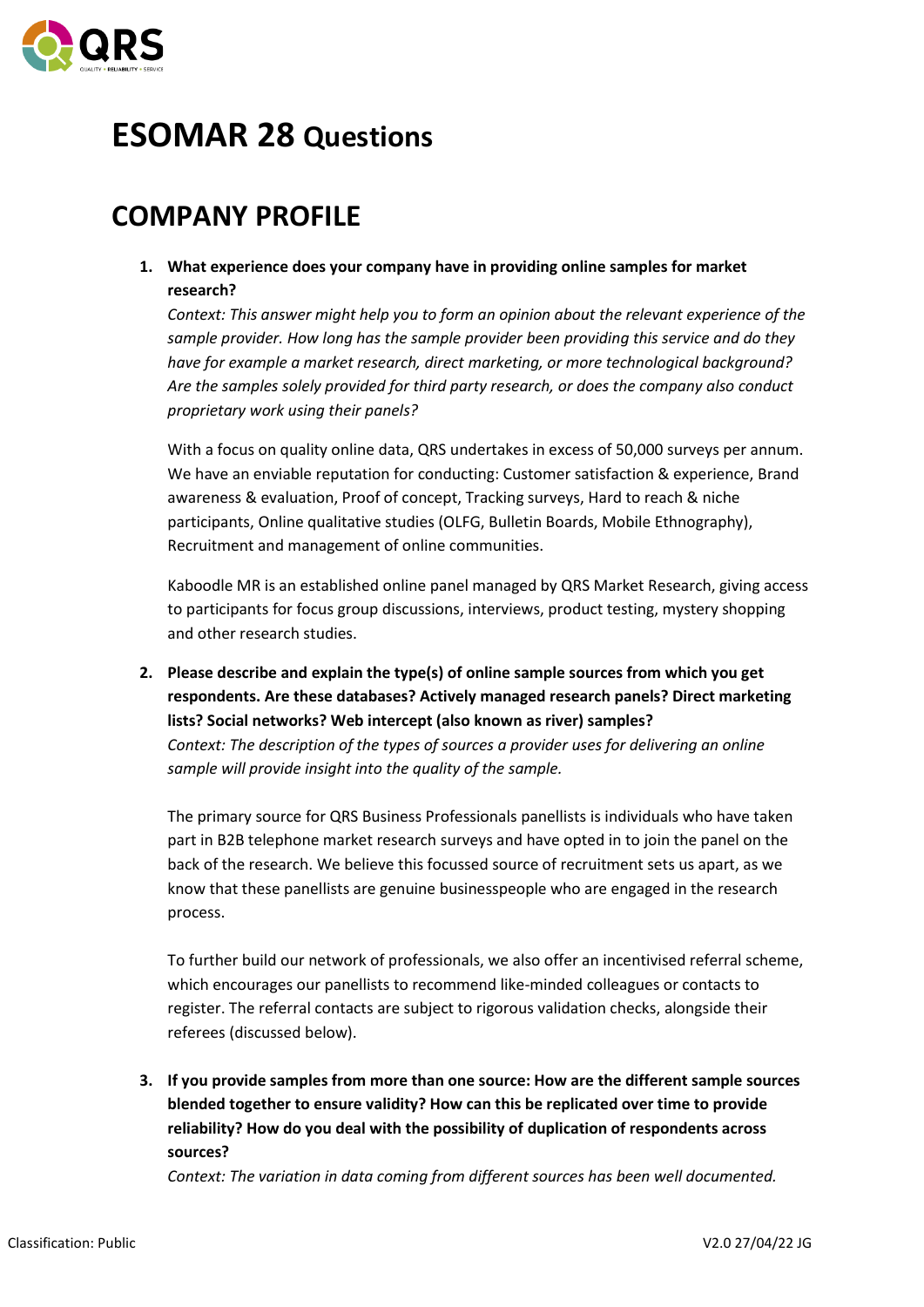

*Overlap between different panel providers can be significant in some cases and deduplication removes this source of error, and frustration for respondents.*

The QRS Business Professionals panel is continuously monitored for potential duplicate registrations, with email address validation in conjunction with business demographics. A further layer of checks is undertaken with validation of survey responses and IP address duplication.

**4. Are your sample source(s) used solely for market research? If not, what other purposes are they used for?**

*Context: Combining respondents from sources set up primarily for different purposes (like direct marketing for example) may cause undesirable survey effects.*

QRS panels are used for the sole purpose of market research.

**5. How do you source groups that may be hard to reach on the internet?** *Context: Ensuring the inclusion of hard-to-reach groups on the internet (like ethnic minority groups, young people, seniors etc.) may increase population coverage and improve the quality of the sample provided.*

Our recruitment methods are offline.

**6. If, on a particular project, you need to supplement your sample(s) with sample(s) from other providers, how do you select those partners? Is it your policy to notify a client in advance when using a third party provider?**

*Context: Many providers work with third parties. This means that the quality of the sample is also dependent on the quality of sample providers that the buyer did not select. Transparency is essential in this situation. Overlap between different providers can be significant in some cases and de-duplication removes this source of error, and frustration for respondents. Providers who observe process standards like the ISO standards are required to give you this information.*

If a project requires the involvement of a third-party panel provider to complete, QRS have a network of panel partners to call upon. All QRS's panel partners are trusted and renowned within the industry and we have years of experience of working together. This network of panel partners all fulfil QRS's expectations of quality and operational excellence.

## **SAMPLING & PROJECTS MANAGEMENT**

**7. What steps do you take to achieve a representative sample of the target population?** *Context: The sampling processes (ex. how individuals are selected or allocated from the sample sources?) used are the main factor in sample provision. A systematic approach based on market research fundamentals may increase sample quality.*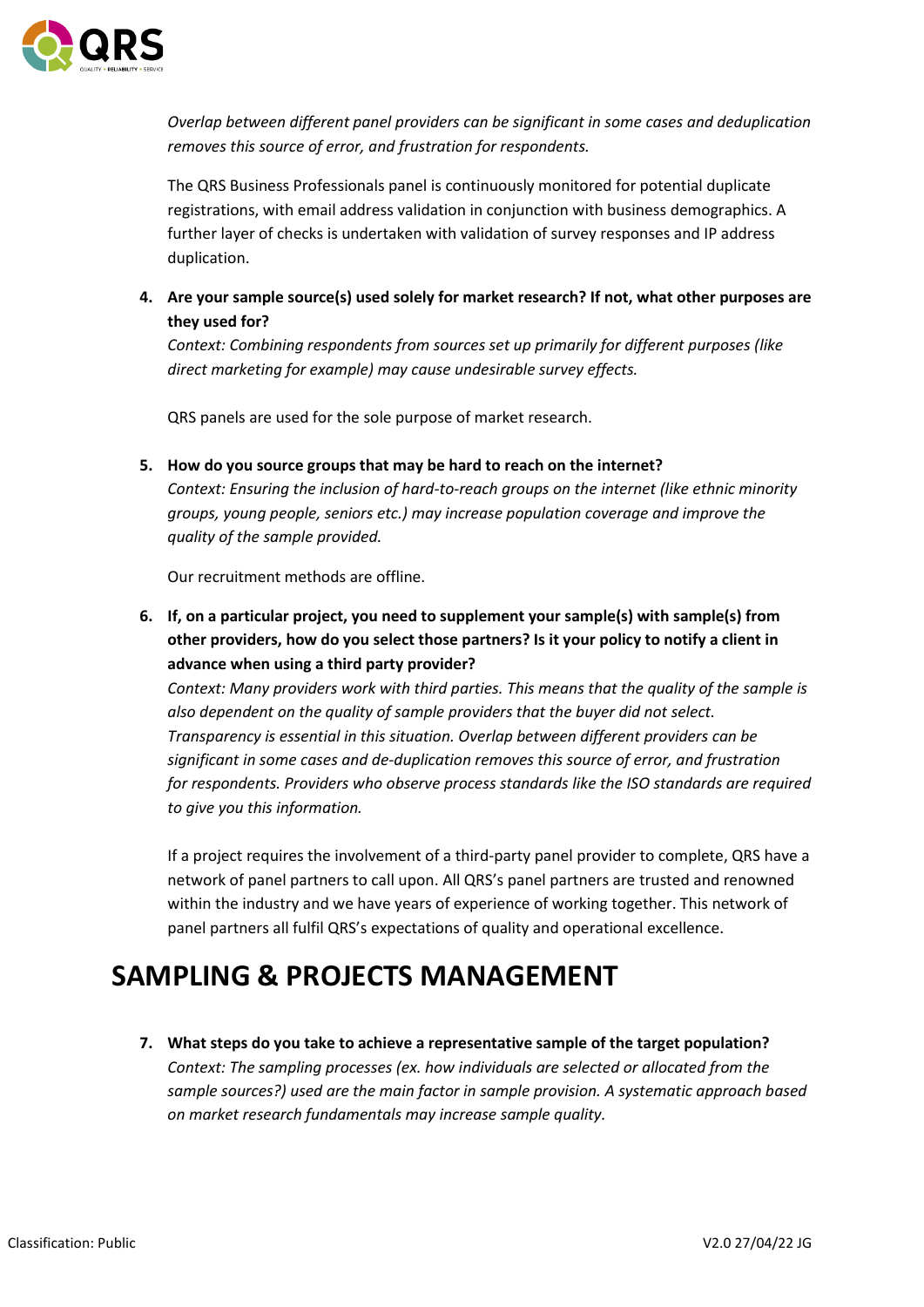

For certain target populations, we have the ability to generate representative quotas based on a sub-sample of the panel, and then use these quotas to obtain a balanced sample of the target population.

We select potential respondents that balance according to the quotas (based on an estimated response rate) and randomly sort the panellists in Excel. We then examine the quota variables and select the number of panellists who satisfy each target. We endeavour to maintain a sample representative of the general population whilst doing so.

We will exclude panellists from surveys based on level of engagement. We do not want to survey the same participants repeatedly. This exclusion is flexible based on industry and subject matter.

Sample is deployed/contacted randomly using our data collection software.

Quotas are set as define by the survey sponsor for each survey. Once the desired volume of responses is reached for a certain quota, the survey will thank and close anyone else that fulfils that criteria.

### **8. Do you employ a survey router?**

*Context: A survey router is a software system that allocates willing respondents to surveys for which they are likely to qualify. Respondents will have been directed to the router for different reasons, perhaps after not qualifying for another survey in which they had been directly invited to participate, or maybe as a result of a general invitation from the router itself. There is no consensus at present about whether and how the use of a router affects the responses that individuals give to survey questions.*

QRS do not use a survey router.

**9. If you use a router: Please describe the allocation process within your router. How do you decide which surveys might be considered for a respondent? On what priority basis are respondents allocated to surveys?**

*Context: Biases of varying severity may arise from the prioritization in choices of surveys to present to respondents and the method of allocation.*

QRS do not use a survey router.

**10. If you use a router: What measures do you take to guard against, or mitigate, any bias arising from employing a router? How do you measure and report any bias?** *Context: If Person A is allocated to Survey X on the basis of some characteristics then they may not be allowed to also do Survey Y. The sample for Survey Y is potentially biased by the absence of people like Person A.*

QRS do not use a survey router.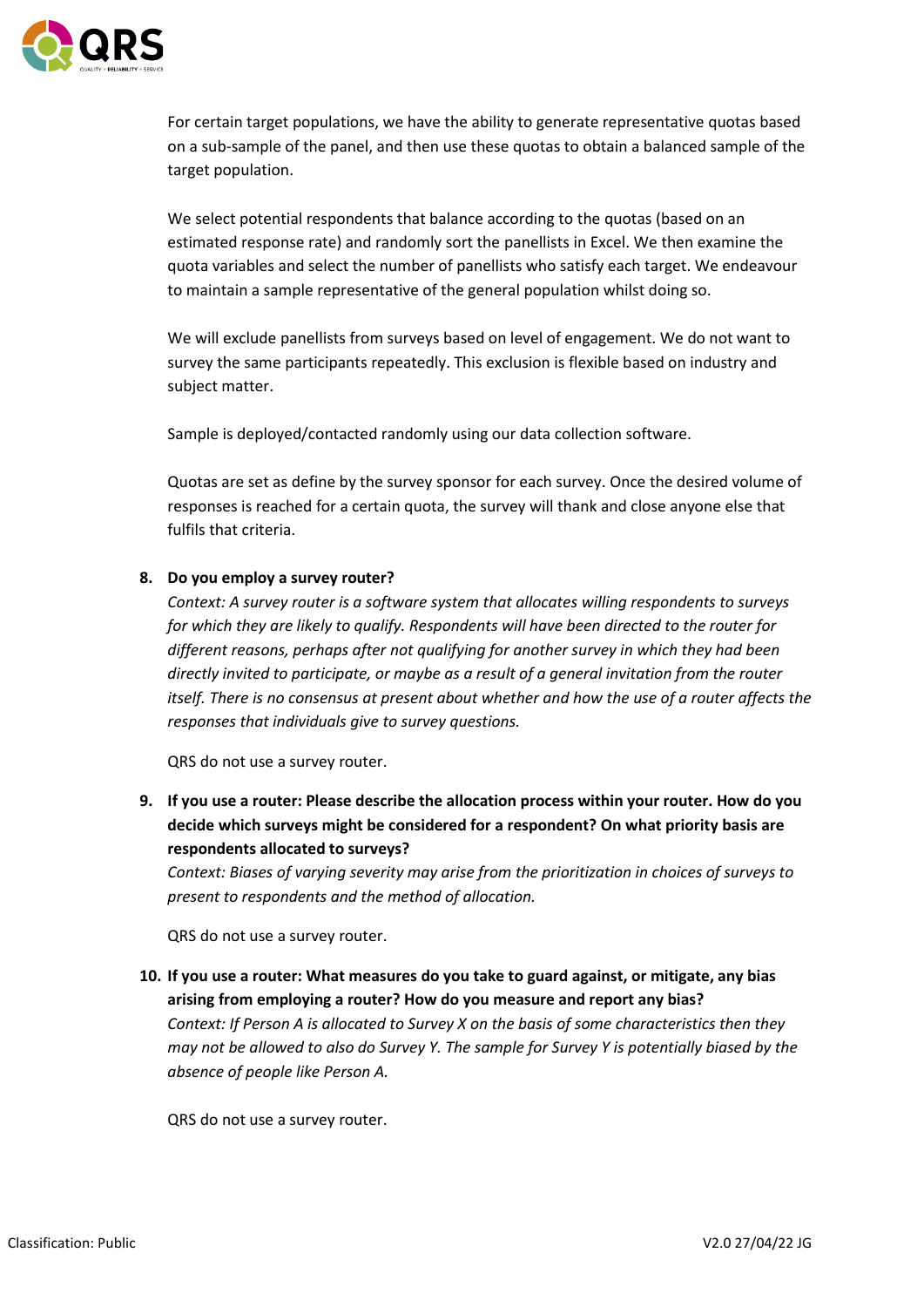

**11. If you use a router: Who in your company sets the parameters of the router? Is it a dedicated team or individual project managers?**

*Context: It may be necessary to try to replicate your project in the future with as many of the parameters as possible set to the same values. How difficult or easy will this be?*

QRS do not use a survey router.

**12. What profiling data is held on respondents? How is it done? How does this differ across sample sources? How is it kept up-to-date? If no relevant profiling data is held, how are low incidence projects dealt with?**

*Context: The usefulness to your project of pre-profiled information will depend on the precise question asked and may also depend on when it was asked. If real time profiling is used, what control do you have over what question is actually asked?*

Upon registration to QRS Business Professionals, registrants will be asked to provide the following information:

- Name
- Email Address
- Telephone Number
- Postcode
- Job title
- Job responsibility
- Industry
- Company turnover
- Company employee size
- **13. Please describe your survey invitation process. What is the proposition that people are offered to take part in individual surveys? What information about the project itself is given in the process? Apart from direct invitations to specific surveys (or to a router), what other means of invitation to surveys are respondents exposed to? You should note that not all invitations to participate take the form of emails.**

*Context: The type of proposition (and associated rewards) could influence the type of people who agree to take part in specific projects and can therefore influence sample quality. The level of detail given about the project may also influence response.*

On each survey, panellists will be invited by email and will receive the following information:

- Length of the survey
- Incentive level
- A unique URL for the survey
- A link to the QRS Business Professionals website
- Link to QRS privacy policy
- Opt-out information
- **14. Please describe the incentives that respondents are offered for taking part in your surveys. How does this differ by sample source, by interview length, by respondent characteristics?**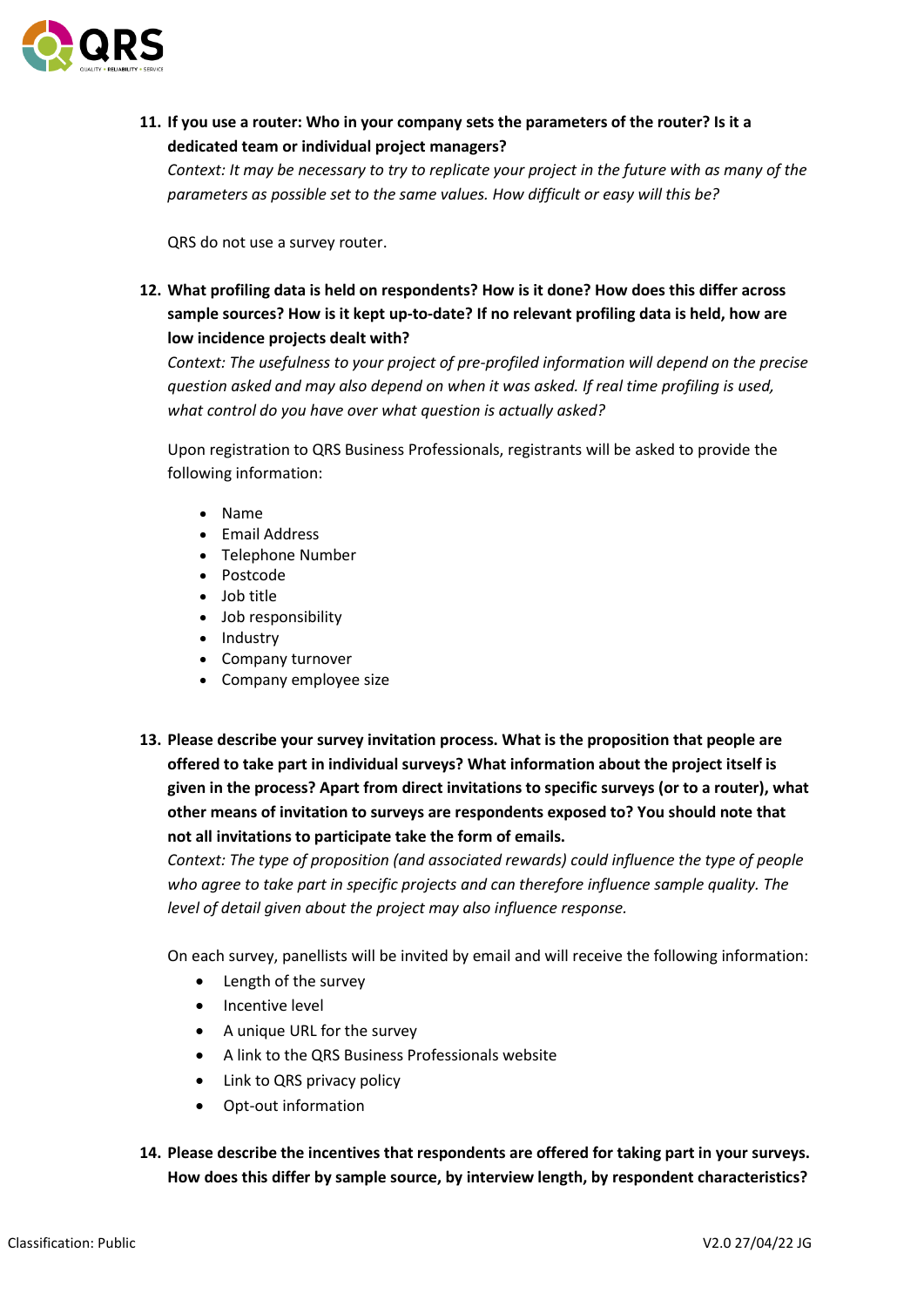

*Context: The reward or incentive system may impact on the reasons why people participate in a specific project and these effects can cause bias to the sample.*

Panellists receive incentives for participating in our research, typically cash or retail vouchers. Incentives vary by type and size according to survey length, longitudinal involvement, audience, and survey complexity.

Incentives are dispatched on a weekly basis or at the close of fieldwork, whichever is soonest.

### **15. What information about a project do you need in order to give an accurate estimate of feasibility using your own resources?**

*Context: The "size" of any panel or source may not necessarily be an accurate indicator that your specific project can be completed or completed within your desired time frame.*

Feasibility can be estimated using the following information. This information informs whether QRS can complete the project in line with the client brief.

- Survey length
- Sample size
- Fieldwork length
- Incidence rate (if known)
- Quota profile, and if this deviates from the general population
- Screening criteria
- Survey channels (i.e. PC, Tablet and/or Mobile)
- Survey stimuli
- **16. Do you measure respondent satisfaction? Is this information made available to clients?** *Context: Respondent satisfaction may be an indicator of willingness to take future surveys. Respondent reactions to your survey from self-reported feedback or from an analysis of suspend points might be very valuable to help understand survey results.*

QRS has a well established 360° feedback platform (QRSi), where we measure and report on client, project manager, interviewer, and participant feedback. At the end of each completed survey, each participant is presented with optional satisfaction questions. These results inform operational actions and improvements. The results are made available for clients on request.

### **17. What information do you provide to debrief your client after the project has finished?**

*Context: One should expect a full sample provider debrief report, including gross sample, start rate, participation rate, drop-out rate, the invitation/contact text, a description of the field work process, and so on. Sample providers should be able to list the standard reports and metrics that they make available.*

QRS provide the following information (in the form of expected metrics) prior to fieldwork and, if requested, in a fieldwork summary once data collection is closed:

• Fieldwork dates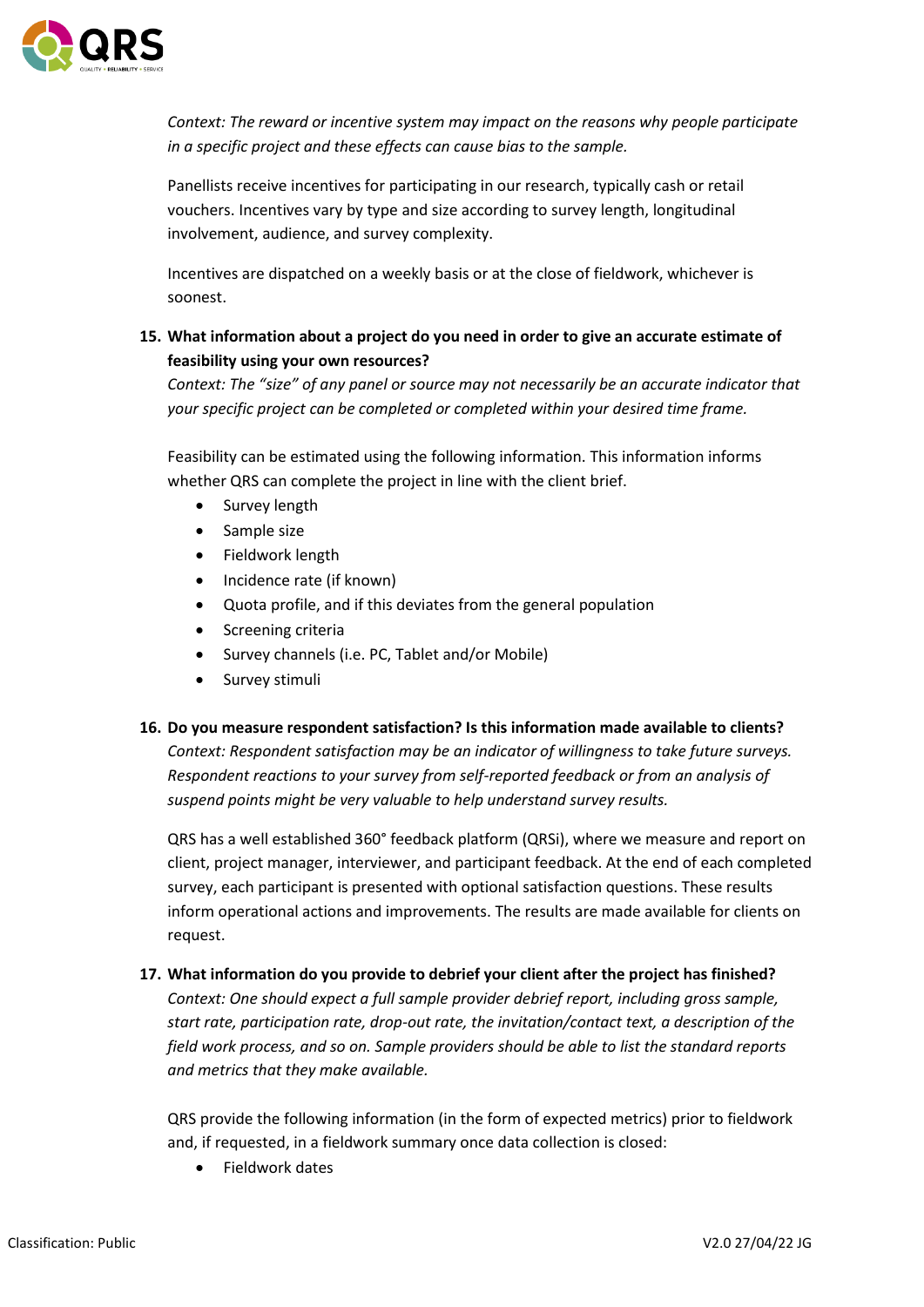

- Incidence rate
- Survey length
- Quota breakdown
- Average length
- Incidence rate (broken down by quota if required

## **DATA QUALITY & VALIDATION**

**18. Who is responsible for data quality checks? If it is you, do you have procedures to reduce or eliminate undesired within survey behaviours, such as (a) random responding, (b) Illogical or inconsistent responding, (c) overuse of item non-response (ex. "Don't Know") or (d) speeding (too rapid survey completion)?**

*Context: The use of such procedures may increase the reliability and validity of survey data.*

The quality of the responses gathered from the QRS Business Professionals is paramount. As such, continuous and rigorous quality checks are made on the data throughout fieldwork, so that the final output can be trusted:

- Participants are de-duplicated, so that the same participant cannot complete a survey twice. Our data collection software collects the participants IP address, browser version and type of device, and this is analysed to identify duplicates.
- Survey length is analysed. After 10% of the interviews, a median length is identified, and any responses that are below 40% of the median will be automatically excluded.
- The full data set is analysed for participants giving repeated mid-point responses or selecting the same code. Those that repeatedly select 'DK or N/A' responses will also be analysed and potentially removed.
- Participants who have not engaged with the survey by giving inattentive or nonsense free-text responses will have their responses analysed and potentially removed from the data set.
- To reduce the inclusion of bots in the data set, we include trap questions in the survey that only a human can correctly and cognitively answer. Those that answer incorrectly are not allowed to continue. These questions are updated during fieldwork so that bots cannot 'learn' the correct response.
- **19. How often can the same individual be contacted to take part in a survey within a specified period whether they respond to the contact or not? How does this vary across your sample sources?**

*Context: Over solicitation may have an impact on respondent engagement or on selfselection and non-response bias.*

QRS would only contact an individual up to twice in any month.

**20. How often can the same individual take part in a survey within a specified period? How does this vary across your sample sources? How do you manage this within categories and/or time periods?**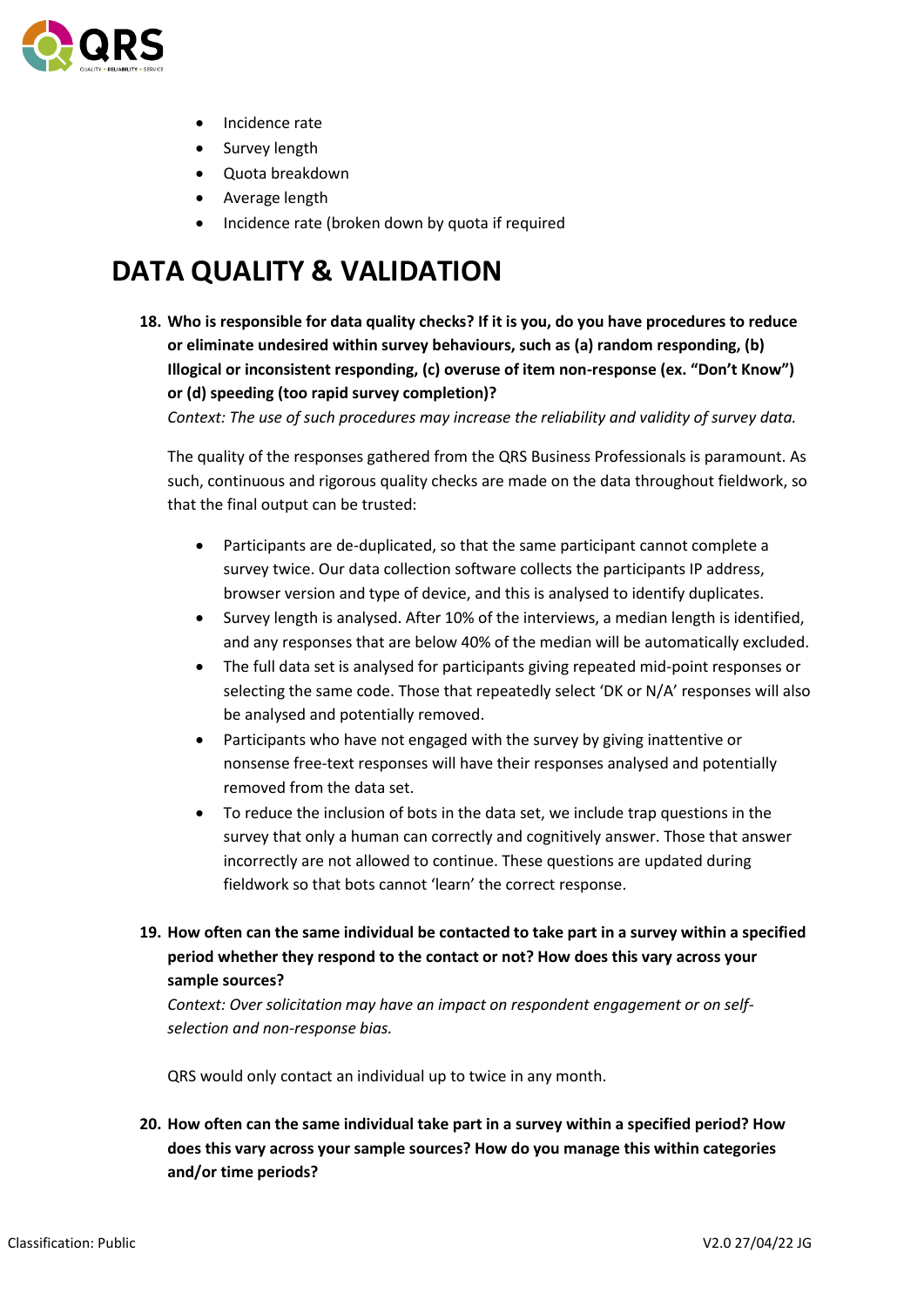

*Context: Frequency of survey participation may increase the risk of undesirable conditioning effects or other potential biases.*

QRS would only contact an individual up to twice in any month.

**21. Do you maintain individual level data such as recent participation history, date of entry, source, etc. on your survey respondents? Are you able to supply your client with a project analysis of such individual level data?**

*Context: This type of data per respondent including how the total population is defined and how the sample was selected and drawn, may increase the possibilities for analysis of data quality.*

We store data of a panellist's recent survey activity, pertaining to which surveys they have taken part in, the date they joined the panel, their demographic profile, and their invite history. We can supply this information to clients, at their request, in aggregate form.

**22. Do you have a confirmation of respondent identity procedure? Do you have procedures to detect fraudulent respondents? Please describe these procedures as they are implemented at sample source registration and/or at the point of entry to a survey or router. If you offer B2B samples what are their procedures, if any?** *Context: Confirmation of identity can increase quality by decreasing multiple entries, fraudulent panelists etc.*

QRS has a number of validation checks during registration and during the panellist's tenure with QRS Business Professionals to identify and remove fraudulent registrants:

- Panellists cannot sign up with duplicate contact details. Allied to this, new registrants' email addresses, telephone numbers and postcodes will also be analysed against current panellists for similarities.
- IP addresses of new registrants will be analysed to ensure they match the native country specified during sign up.
- Panellists who have been flagged as poor-quality responders across multiple surveys will be deactivated from the panel.

## **POLICIES & COMPLIANCE**

**23. Please describe the 'opt-in for market research' processes for all your online sample sources.**

*Context: The opt-in process indicates the respondents' relationship with the sample source provider. The market generally makes a distinction between single and double opt-in. Double opt-in refers to the process by which a check is made to confirm that the person joining a panel or database wishes to be a member and understands what to expect (in advance of participating in an actual survey for a paying client).*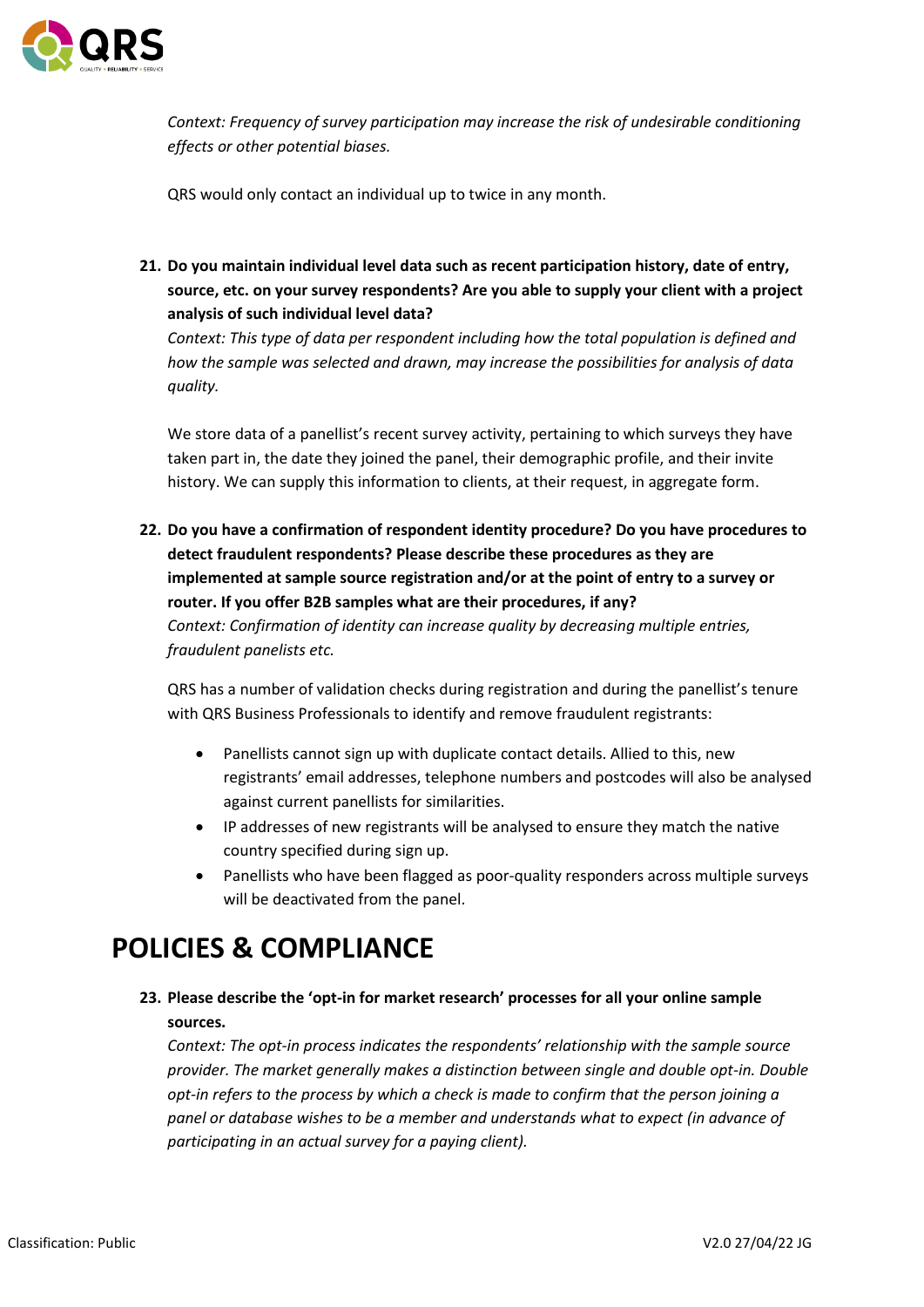

To opt in to receiving invitations to market research surveys with QRS Business Professionals, panellists will complete the online registration and accept the terms and conditions of the membership. We will inform panellists of where and how we store their personal information and that it is confidential and only to be used for QRS Business Professionals research. Panellists are also requested to keep the research that they participate in confidential.

Panellists can opt out via any invite email that they receive. There is also an opt out/unsubscribe link in their member login.

**24. Please provide a link to your Privacy Policy. How is your Privacy Policy provided to your respondents?**

*Context: Not complying with local and international privacy laws might mean the sample provider is operating illegally. An example privacy policy is given in the ESOMAR Guideline for Online Research.*

### <https://www.qrs-research.co.uk/privacy-policy>

This is available on the main QRS website, on the QRS Business Professionals website and on every invite, email sent to panellists.

**25. Please describe the measures you take to ensure data protection and data security.** *Context: The sample provider usually stores sensitive and confidential information on panellists and clients in databases. These data need to be properly secured and backed-up, as does any confidential information provided by the client. The sample provider should be able to provide you with the latest date at which their security has been evaluated by a credible third-party.*

All data is encrypted during electronic transfer using Hypertext Transfer Protocol Secure (*HTTPS*). Data is backed up nightly. QRS has Cyber Essentials Plus certification.

**26. What practices do you follow to decide whether online research should be used to present commercially sensitive client data or materials to survey respondents?** *Context: There are no fool proof methods for protecting audio, video, still images or concept descriptions in online surveys. In today's social media world, clients should be aware that the combination of technology solutions and respondent confidentiality agreements are "speed bumps" that mitigate but cannot guarantee that a client's stimuli will not be shared or described in social media.*

Data shared is held in a secure environment on the survey servers. If stimulus is particularly sensitive, then at the client's request participants are provided with the text of an NDA in the survey which they have to tick that they agree to abide by. Those taking part in qualitative research are required to sign an Honesty Agreement prior to taking part.